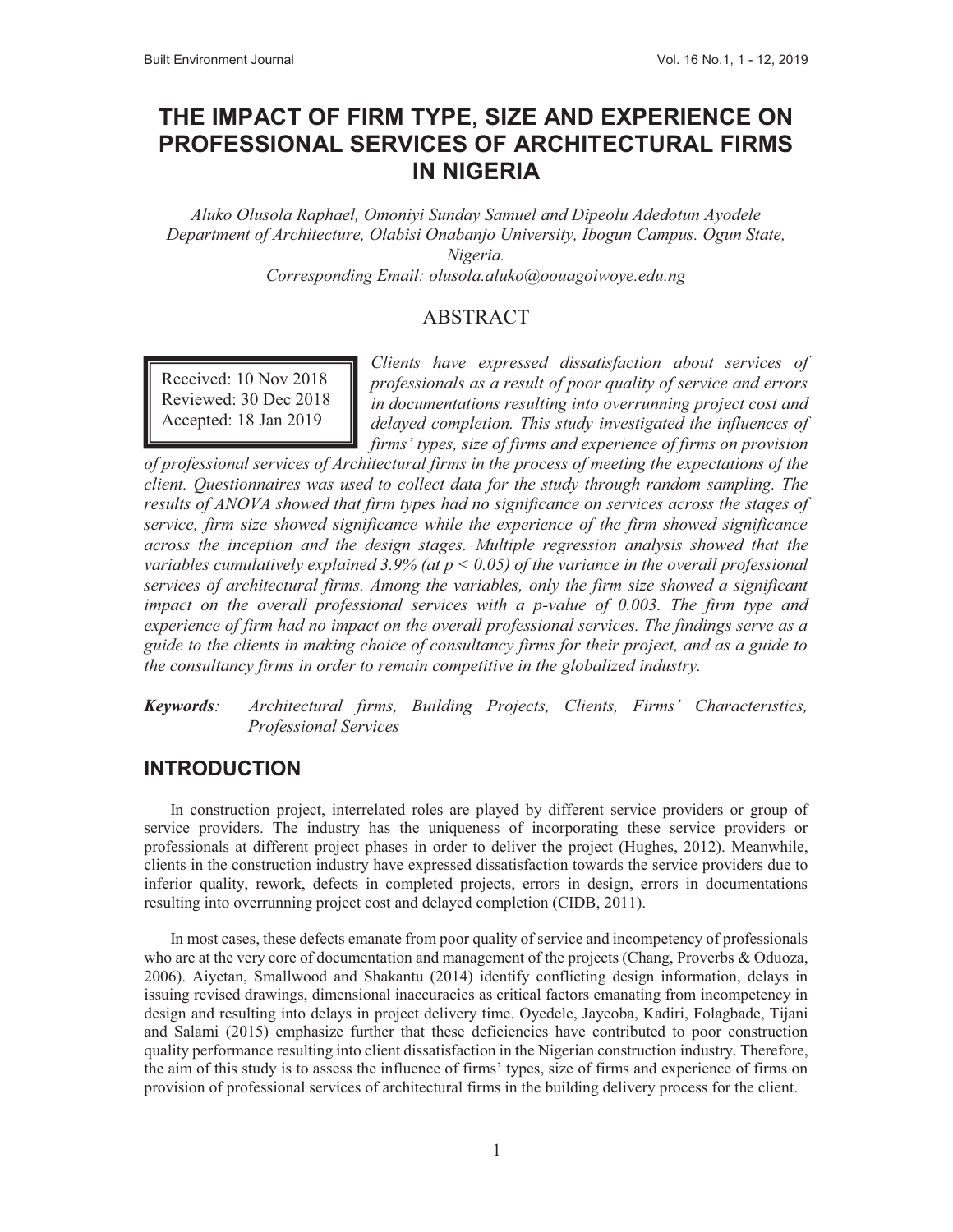### **Professional Services in Building Projects**

Consultancy services in building projects are interconnected and compliments each other (Brandl, 2010). The services are normally provided by Architectural, Engineering and Quantity Surveying firms and are largely based on knowledge acquired by the human capital of the firms (Jewell, Flanagan  $\&$ Anac, 2010). This implies that activities in building projects are team work and the project delivery process is rooted in team practice approach where each member of the team performs unique roles (Dainty, Cheng & Moore, 2005; Kwofie, Amos-Abanyie, Afram, 2016). According to Olatunde, Ogunsemi & Oke (2017), the composition of construction team members has a significant effect on the completion time of construction projects, and recommended that effort should be made in establishing roles of team members when they are appointed. The team could either be within the same organization or put together as consultants from different organizations as a unified team for the delivery of the project design (Oyedele, 2013). The team work of Architecture, Engineering and Quantity Surveying of PSFs are deployed to perform technical and design related activities for the clients (Sporrong, 2014). Thus, co-ordination, communication, commitment, competence, compatibility and co-operation are essential ingredients within the team for the success of the project assignments (Oyedele, 2013). According to Yang and Peng (2008), professional services in building projects are delineated into various stages of activities namely: planning and feasibility, design, tender, construction and close out. These services involve Architecture, Engineering consulting/design and Quantity Surveying (Von Nordenflycht, 2010; Jewell et al. 2010)

### **Firms' Characteristics**

Architectural firms are typical professional service firms (Demirbag, McGuinness, Akin, Bayyurt, & Basti, 2016). Von-Nordenflycht (2010) reviewed publications on different type of professional services between 1990 and 2007. The study established that Architecture, Engineering consulting/design, and Quantity Surveying services was categorized as professional service providers. The research of Canavan, Scott and Mangematin (2012) located Architectural practice as a prominent professional service in the building industry. Characteristics of professional service firms (PSFs) have been studied as it affects their performance. Kamal, Yusof, & Iranmanesh (2016) considered type of firm, business scale, firms' major client, firm age and firm size in assessing innovation creation and adoption by firms. In the same way, firm's age, firm's culture, firm's structure, ownership, organisation structure, workforce and business strategy have been used as catalyst of firm performance in respect of knowledge management, innovation and service quality (Oluwatayo & Amole, 2011; Oluwatayo & Amole, 2013; Kamal et al. 2016); (Nguyen, Nguyen, Nguyen & Tran, 2017).

The firm's characteristics or attributes in respect of years of experience, ownership structure (limited liability, partnership and sole proprietorship) and the staff strength (number of employees) have been used by Roxas, Battistis and Deakins (2006), Moohammad, Yusof and Kamal (2014) and Kamal et al. (2016) in organization innovations studies. Ness (2010) conceptualizes human resource of PSFs as an asset, emphasizing that they contribute meaningfully to profitability of firms. These characteristics form the primary assets of PSFs (Kettinger, Park and Smith, 2009), and remains the major source of competitive advantage and the determinants of performance of professional service firms (Roxas, Battisi & Deakins, 2013). The consultancy firms' services are influenced by these attributes which in turn affect their performance. This forms part of a process of collecting, evaluating and utilizing information about consultants for decision making (Ng & Chow 2004). This affects service outcome quality which is a reflection of strength and ability of firms in performing a prospective consultancy services satisfactorily.

Architectural firms in Nigeria are mostly small in size; and Lorraine, Andre, Joris and Mickey (2007) while studying organizations that are knowledge driven in practice categorize them as micro firm (1-9 employees), small firms (10-49 employees) and medium sized (50-99 employees). Soetanto (2002) emphasizes general experience of firm including technical experience in the specific project or tasks to be done, overall experience of the firm, how long the firm been in business (years of experience) and the staff strength as important attributes in the construction sector. Urem, Alcota, and An (2007) studied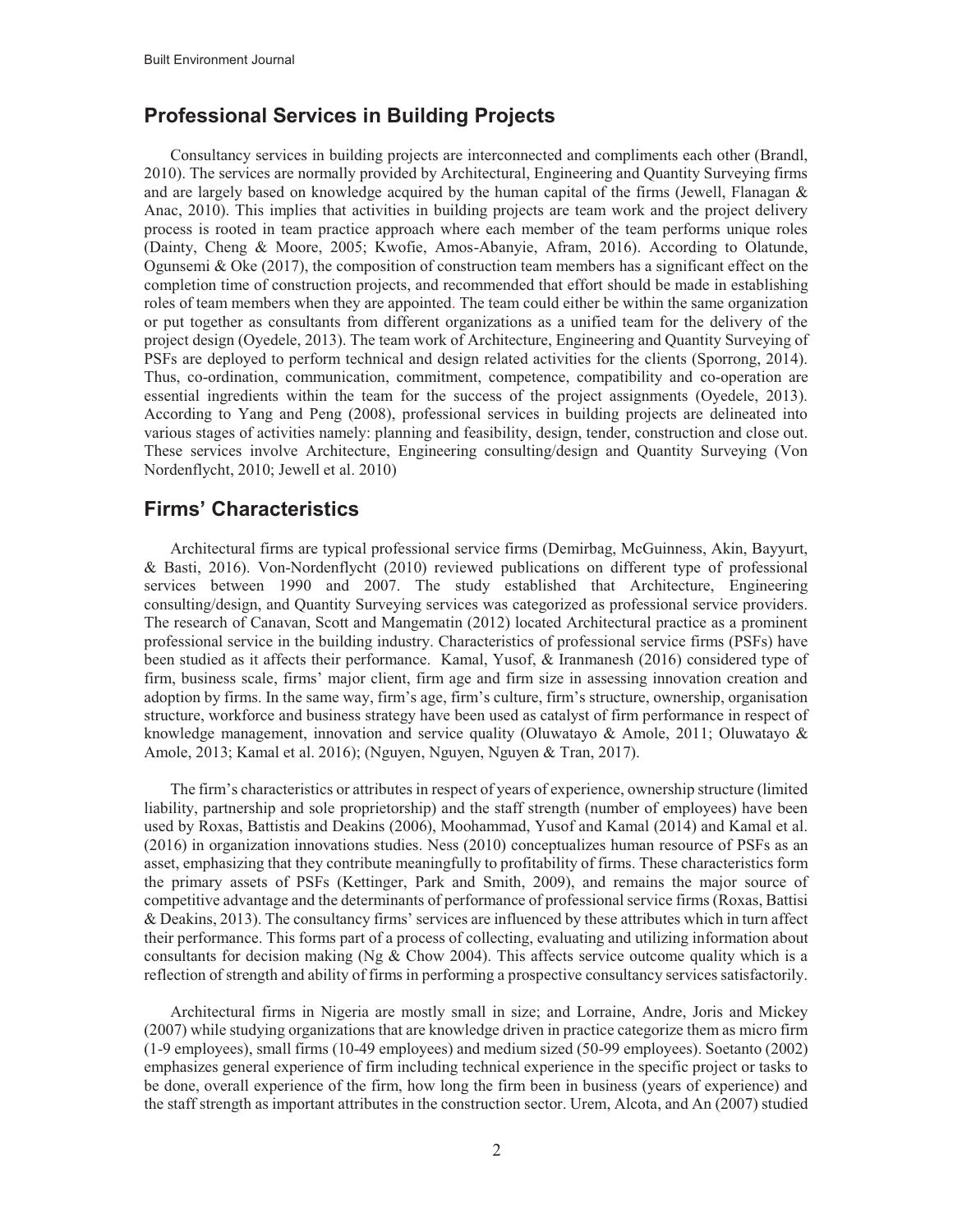firm type or ownership status as publicly owned, privately owned, partnership or sole proprietorship. Jewell, Flanagan, and Lu (2014) however states that many construction professional service firms in the developed countries have evolved from a partnership and limited liability partnership, to either a publicly-quoted firm, or a firm controlled by a Trust. Ownership through a Trust is when on employee ownership is based on Trust rather than control by the Partners or (public) shareholders, which energized the spirit of commitment to the organization. These characteristics are summarized in Table 1 below.

| Table 1 Summary of characteristics of Professional Service Firms |                                |                                 |  |  |  |  |  |
|------------------------------------------------------------------|--------------------------------|---------------------------------|--|--|--|--|--|
| Author                                                           | Characteristics                | Type of Study                   |  |  |  |  |  |
| Andre, Joris and Mickey                                          | Size of firm                   | Knowledge management            |  |  |  |  |  |
| (2007)                                                           |                                |                                 |  |  |  |  |  |
| Kettinger, Park and Smith,                                       | Human resource                 | Profitability of firms          |  |  |  |  |  |
| $(2009)$ ; Ness $(2010)$                                         |                                |                                 |  |  |  |  |  |
| Oluwatayo & Amole (2011)                                         | Workforce and business         | Architectural services          |  |  |  |  |  |
|                                                                  | strategy                       |                                 |  |  |  |  |  |
| Oluwatayo & Amole (2013)                                         | Ownership characteristics and  | Architectural services          |  |  |  |  |  |
|                                                                  | Organisation structure         |                                 |  |  |  |  |  |
| Roxas, Battistis and Deakins                                     | years of experience, ownership | Organisation innovation studies |  |  |  |  |  |
| $(2006)$ ; Moohammad,                                            | structure and staff strength   |                                 |  |  |  |  |  |
| Yusof. and Kamal, (2014)                                         |                                |                                 |  |  |  |  |  |
| Jewell, Flanagan, and Lu                                         | Type of firm                   | Construction services           |  |  |  |  |  |
| (2014)                                                           |                                |                                 |  |  |  |  |  |
| Kamal, Yusof and                                                 | Type of firm, business scale,  | Innovation creation and         |  |  |  |  |  |
| Iranmanesh (2016)                                                | firms' major client, firm age  | adoption                        |  |  |  |  |  |
|                                                                  | and firm size                  |                                 |  |  |  |  |  |
| Nguyen, Nguyen, Nguyen                                           | Ownership structure            | Security services               |  |  |  |  |  |
| and Tran, 2017                                                   |                                |                                 |  |  |  |  |  |

These characteristics enable firms to provide the appropriately qualified staff to the project and complete the required services within a time frame. This study attempts to extend the study of effects of the number of years of experience of the firm, type of firm (limited, partnership and sole proprietorship) and size of employees of architectural firms as a PSFs who are normally engaged to provide professional services for clients' building projects. Most of the studies in Table 1 were for environment outside Nigeria except Oluwatayo & Amole (2011) and Oluwatayo & Amole (2013). The two studies considered ownership characteristics, workforce and business strategy to evaluate performance. This study however adopted years of experience, ownership structure and staff strength as variables of influence in provision of Architectural services in Nigeria.

### **RESEARCH HYPOTHESES**

.

The following hypotheses were proposed for the interaction between firm type, firm size, firm experience and professional services.

H1: The type of firm has a positive and significant effects on professional services.

- H2: The size of firm has a positive and significant effects on professional services
- H3: The experience of firm has a positive and significant effects on professional services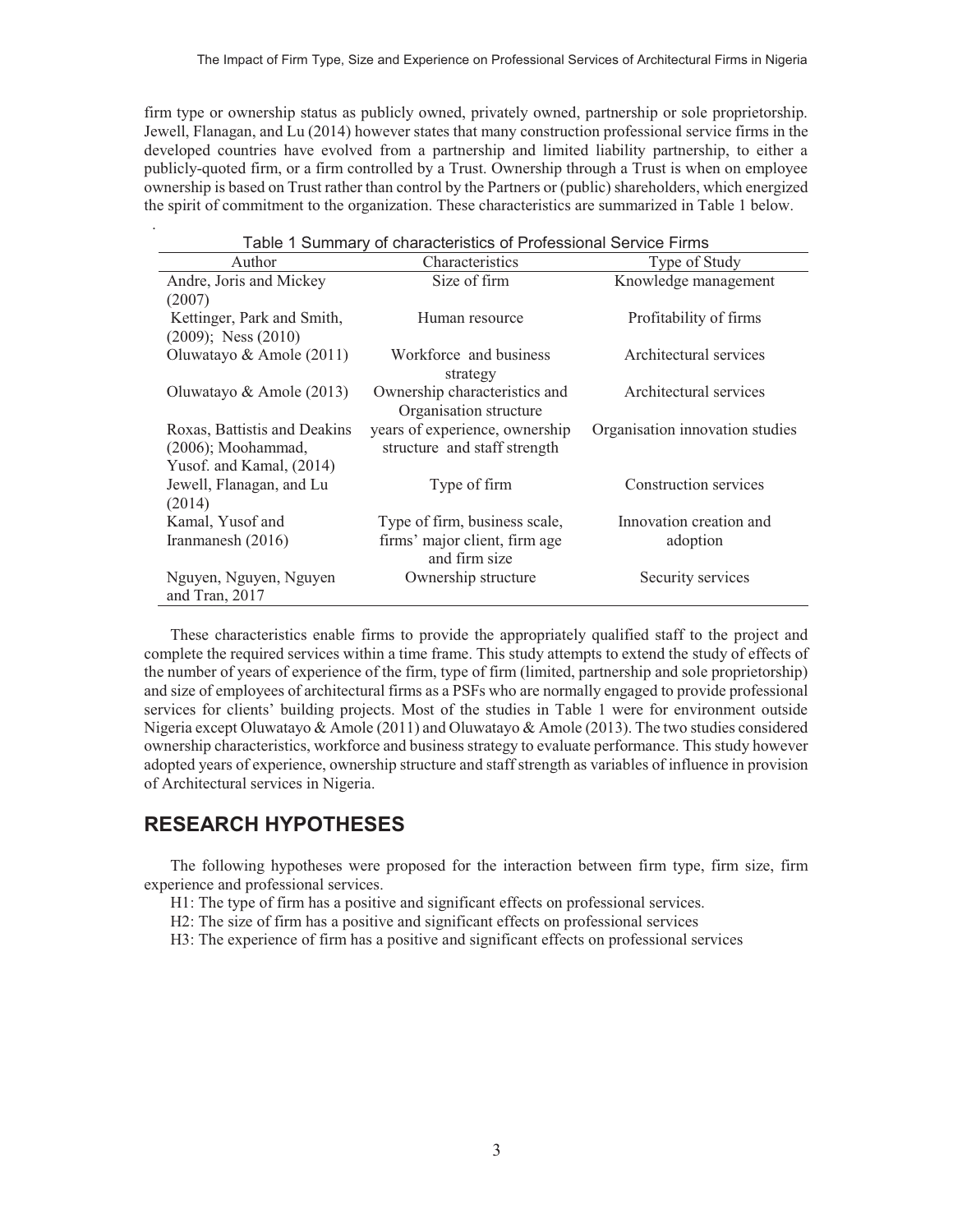### **METHODOLOGY**

The population consists of architectural firms who are involved in recently completed or on-going building projects that have reached advanced stage of completion for both public and private clients. The sample frame consists of the list of Architectural firms that were registered to practice in Nigeria (ARCON, 2014). The random sampling method was used to select the firms in the study, which was the unit of data collection and analysis. In order to arrive at an acceptable sample distribution, the sample size was calculated using the following formula as posited by Udofia (2011).

**'n' = N / 1+ N(e<sup>2</sup> ) ……………………………… (i)**

where  $n =$  sample size,  $1 =$  Unity;  $e =$  Level of significance = 0.05; N = Universe or population =970.  $n' = 970 / 1 + 970 (0.05^2) = 285$ . To arrive at a reasonable response rate, 30% of 285 was added, given a sample size of 371.

Random sampling technique was used to select the sample size from six cities where greater percentage of firms were located. These cities were Lagos, Abuja, Port Harcourt, and Ibadan. The questionnaires were hand-delivered using survey assistant. 371 questionnaires were distributed and 270 (73%) were received back for the analysis

#### **Data Measurements**

 This section was about the characteristics (the independent variables) of the consultancy firms that participated in the building projects of the clients. The attributes were categorized into three namely, type of firm, experience of firm (in number of years) and size of firm (number of employees). Type of firms are categorized as Sole Proprietorship (identified as 1), Partnership (identified as 2) and Limited Liability (identified as 3). Experience of firm represents the number of years the firm has been in practice in Nigeria. The variable is categorized into three intervals namely: 1-10 years (short experience), 11-20 years (average experience) and above 20 years (long experience). Size of firm was measured using the number of employees. It was categorized into three intervals namely: 1-10 (micro firm), 11-20 (small firm) and above 20 (medium firm). The provision of professional services (the dependent variable) by architectural firms were sub-divided into stages of inception, design, tendering and construction. The respondents were to choose Yes (if provided), represented by 1 and No (if not provided), represented by 0 for a particular project.

#### **RESULTS**

The questionnaire used to collect data for this study was administered to the respondent of resulted in response rate as analysed in Table 2 below. The result shows that 371 questionnaires were distributed and 270 (73.00%) were received back for the analysis.

| <i><u><b>Ouestionnaire</b></u></i> | Number | Percentage |
|------------------------------------|--------|------------|
| Administered                       | 371    | 100.00     |
| Returned and used for the study    | 270    | 73.00      |

### **Respondents' Characteristics**

The features of the respondents of this study were investigated for an understanding of persons who supplied the data used for the study. For the investigation five features namely: respondents' gender, academic qualification, professional affiliation, cadre and experience were selected. The distribution of the respondents into the sub-variables of each feature was analysed. The results are presented in Table 3.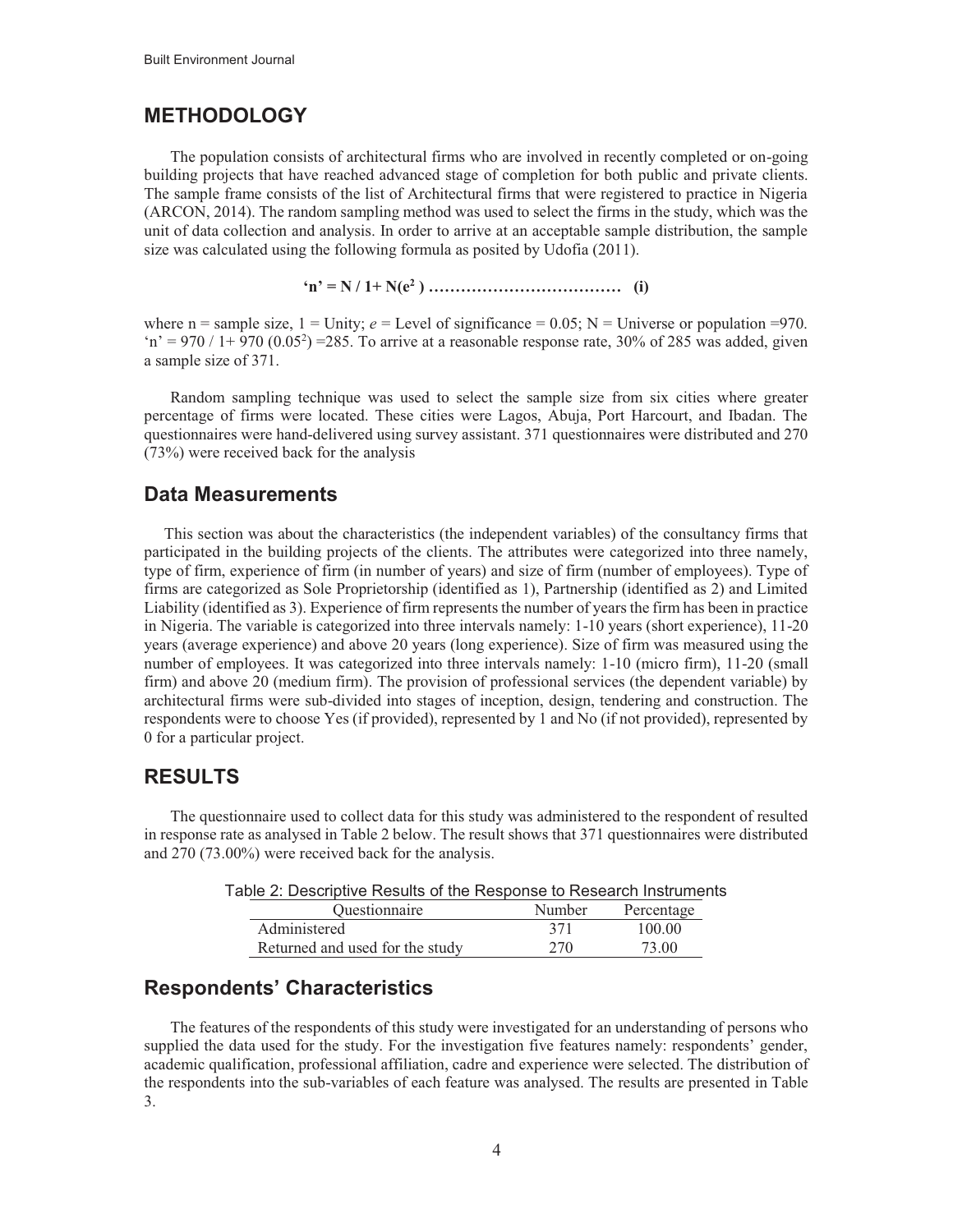| Consultancy Finns              |        |            |  |  |  |
|--------------------------------|--------|------------|--|--|--|
| Variables                      | Number | Percentage |  |  |  |
| Gender                         |        |            |  |  |  |
| Male                           | 198    | 73.3       |  |  |  |
| Female                         | 72     | 26.7       |  |  |  |
| Total                          | 270    | 100.0      |  |  |  |
| Highest Academic qualification |        |            |  |  |  |
| <b>HND</b>                     | 60     | 22.2       |  |  |  |
| Bachelor                       | 44     | 16.3       |  |  |  |
| <b>PGD</b>                     | 85     | 31.5       |  |  |  |
| <b>Masters</b>                 | 75     | 27.8       |  |  |  |
| PhD                            | 6      | 2.2        |  |  |  |
| Total                          | 270    | 100.0      |  |  |  |
| Professional cadre             |        |            |  |  |  |
| Graduate                       | 142    | 52.6       |  |  |  |
| Corporate                      | 88     | 32.6       |  |  |  |
| Fellow                         | 40     | 14.8       |  |  |  |
| Total                          | 270    | 100.0      |  |  |  |
| Professional Experience        |        |            |  |  |  |
| $1-10$ Years                   | 130    | 48.1       |  |  |  |
| 11-20 Years                    | 73     | 27.0       |  |  |  |
| Above 20 years                 | 67     | 24.8       |  |  |  |
| Total                          | 270    | 100.0      |  |  |  |

Table 3: Descriptive results of the bio-data Information of the Respondents in Consultancy Firms

The descriptive results of the bio-data of the respondents to the study are shown in Table 3. The table revealed that the majority of the respondents (73.3%) are male, while 26.7% of the respondents (26.7%) are female. This reveals that more male participated in this study than female. The result also shows that 16.3% of the respondents in Consultancy firms had BSc, 27.8% had Masters' degree and 22.2% had Higher National Diploma as their highest academic qualifications. Also, 31.5% had PGD as their highest qualification while 2.2% had PhD. The results indicated the respondents in client organization had adequate academic qualification with HND as minimum qualification.

 The analysis of the cadre of membership of professional bodies in Table 2 shows 52.6% are in graduate cadre, 32.6 in corporate cadre and 14.8% are also fellowship cadre in their professions. The results also revealed that 48.1% had 1-10years experience on the job, 27.0% had 11-20years experience while 24.8% had more than 20years experience on the job. The results show that the respondents of the study are made up of professionals with relevant experience in the industry.

### **Influence of Firm's Characteristics on the Level of Provision of Professional Services of Firms**

 The effects of the attributes of consultancy firms on provision of professional services was investigated. The hypothesis formulated states that there is no significant difference in the provision of professional services based on the attributes of consultancy firms. The attributes selected are firm type, size and experience. The sub-variables of firm type are sole proprietorship, partnership and limited liability company, the sub-variables of firm size are micro firm (0-10 employees), small firm (11-20 employees) and medium firm (over 20 employees). While the sub-variables of firm experience are short experience (0-10 years), average experience (11-20 years), and long experience (over 20 years). The provision of professional services was measured using services at stages of inception, design, tendering and construction. as discussed in section. The hypothesis was tested using ANOVA at  $p \leq$  or equal to 0.05. The rule for the rejection of the hypothesis is when the p-value is  $\leq$  or equal to 0.05, but when pvalue is  $> 0.05$ , the test accepts the hypothesis. The result of the test of hypothesis are presented as follows.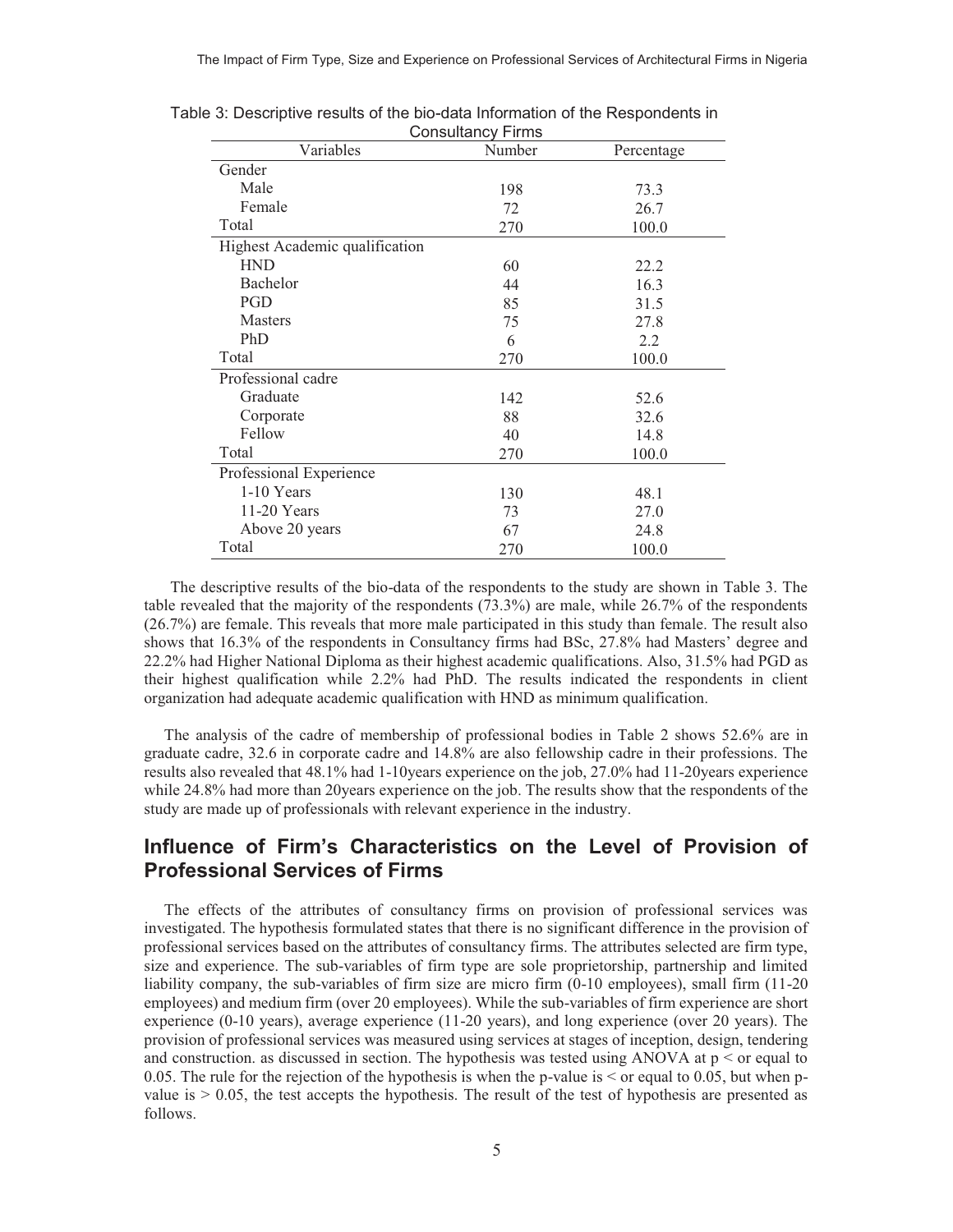### **Influence of Type of Firm on the Level of Provision of Professional Services**

Table 4 below shows that the p-value for the test of difference in the level of provision of professional services at inception, design, tendering and construction stages between sole proprietorship, partnership and limited liability consultancy firms are higher than the critical p-value (0.05) for all the consultancy firms evaluated

|                        |         | provisions of professional services based on Types of Films |             |           |        |         |           |
|------------------------|---------|-------------------------------------------------------------|-------------|-----------|--------|---------|-----------|
| Stage of               | Overall | Sole                                                        | Partnership | Limited   | F-Stat | P-value | Remarks   |
| <b>Services</b>        | Mean    | Proprietorship                                              |             | liability |        |         |           |
|                        | score   |                                                             |             | company   |        |         |           |
| Inception<br>stage     | .968    | .967                                                        | .967        | .9735     | .317   | .728    | <b>NS</b> |
| Design<br>stage        | .993    | 1.000                                                       | .985        | 1.0000    | 2.992  | .052    | <b>NS</b> |
| Tender<br>stage        | .998    | .997                                                        | .9978       | 1.0000    | .244   | .783    | <b>NS</b> |
| Construct<br>ion stage | .987    | .993                                                        | .9840       | .9825     | 2.323  | .100    | <b>NS</b> |
| Overall<br>Services    | .986    | .990                                                        | .9813       | .9872     | 2.724  | .067    | <b>NS</b> |

Table 4: Summary of One-Way Analysis of Variance showing the difference between the provisions of professional services based on Types of Firms

The test results in Table 4 accepts the first hypothesis (H1). The results indicate that the difference in the level of provision of professional services at inception, design, tendering and construction stages between sole proprietorship, partnership and limited liability consultancy firms is not significant. The implication of the results is that the type of firm does not have effect on the provision of professional services by consultancy firms.

### **Influence of size of firm on the level of provision of professional services**

The second hypothesis was tested for significant difference in the level of provision of professional services between micro, small and medium consultancy firms. The results are presented in Table 5.

| Stage of        | Overall | Micro    | Small     | Medium       | F-Stat  | p-value   | Remarks   |
|-----------------|---------|----------|-----------|--------------|---------|-----------|-----------|
| <b>Services</b> | MS      | firm     | firm      | firm (Above) |         |           |           |
|                 |         | $(1-10)$ | $(11-20)$ | 20) MS       |         |           |           |
|                 |         | MS       | MS        |              |         |           |           |
| Inception stage | .968    | .994     | .929      | .985         | 29.868  | $0.001**$ | SS        |
| Design stage    | .993    | 1.000    | .982      | 1.000        | 3.997   | $0.019**$ | <b>SS</b> |
| Tender stage    | .9980   | 1.000    | .997      | .994         | 1.187   | 0.306     | <b>NS</b> |
| Construction    | .987    | .990     | .989      | .975         | 3.228   | $0.041*$  | SS        |
| stage           |         |          |           |              |         |           |           |
| Overall         | .986    | .995     | .974      | .986         | .16.398 | $0.001**$ | SS        |
| Services        |         |          |           |              |         |           |           |

Table 5: Summary of One-Way Analysis of Variance showing the difference between the provision of professional services based on the size of firm (Staff Strength)

The results show that the p-values (0.001, 0.019, 0.041 and 0.001) for the test of difference in the level of provision of professional services at inception, design, construction and overall project delivery between micro, small and medium architectural firms are less than the critical p-value (0.05). Therefore,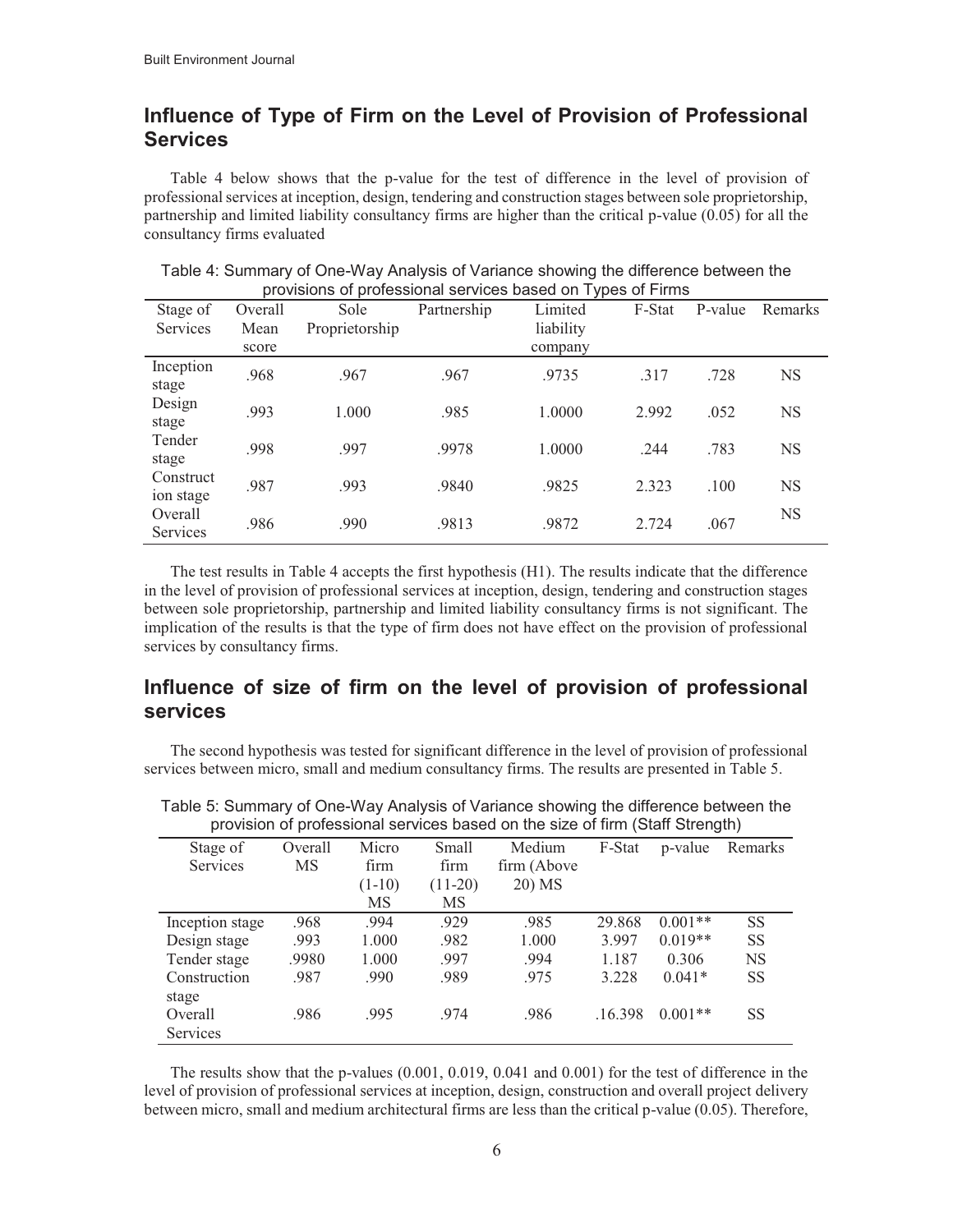the test rejects the hypothesis. The result indicated that the difference in the level of provision of professional services at inception, design, construction and overall project delivery between micro, small and medium architectural consultancy firms is significant for architectural firms. The implication of the results is that the size of firm has effect on the level of provision of professional services at inception, design, construction and overall project delivery by architectural firms. However, at the tendering stage the critical value is greater than 0.05 (0.306), accepting the hypothesis. This means that the size of firm has no effect on the provision of professional services at the tendering stage.

A close examination of Table 5 shows that micro architectural firms provide the highest level of professional services at inception, design, tendering, construction stages and overall project delivery (MS at inception = 0.99; MS at design = 1.00; MS at construction = 0.99; MS at overall = 0.99). They are followed by medium architectural firms ( $MS$  at inception = 0.98;  $MS$  at design = 1.00;  $MS$ ;  $MS$  at construction  $= 0.97$ ; MS at overall  $= 0.99$ ), while small architectural firms provide the least level of professional services (MS at inception  $= 0.93$ ; MS at design  $= 0.97$ ; MS at construction  $= 0.99$ ; MS at overall  $= 0.97$ ).

#### **Influence of firms' experience on the level of provision of professional services**

The third hypothesis was also tested for significant difference in the level of provision of professional services between consultancy firms with short, average and long experience. The results are presented in Table 6.

| Stage of        | Overall   | <b>Short</b> | Medium     | Long       | F-Stat | p-value   | Remarks   |
|-----------------|-----------|--------------|------------|------------|--------|-----------|-----------|
| <b>Services</b> | <b>MS</b> | Experience   | Experience | Experience |        |           |           |
|                 |           | $(1-10)$ MS  | $(11-20)$  | (Above 20) |        |           |           |
|                 |           |              | MS         | MS         |        |           |           |
| Inception       | .968      | .986         | .947       | .968       | 8.352  | $0.001**$ | <b>SS</b> |
| stage           |           |              |            |            |        |           |           |
| Design stage    | .993      | 1.000        | 1.000      | .984       | 3.387  | 0.035     | <b>SS</b> |
| Tender stage    | .998      | 1.000        | 1.000      | .984       | 1.400  | 0.248     | <b>NS</b> |
| Construction    | .987      | .992         | .988       | .985       | 0.538  | 0.584     | <b>NS</b> |
| stage           |           |              |            |            |        |           |           |
| Overall         | .986      | .994         | .983       | .985       | 0.245  | 0.088     | <b>NS</b> |
| Services        |           |              |            |            |        |           |           |

Table 6: Summary of One-Way Analysis of Variance showing the difference between the provisions of professional services based on experience (number of years)

\*Significant at the 0.05 level

Note: NS- Not Significant, SS- Significant, N-Number, MS- Mean Score, p-value- Critical value

Table 6 shows that the p-values (0.001 and 0.035) for the test of difference in the levels of professional services at inception and design stages between architectural consultancy firms with short, average and long experience are less than the critical p-vale (0.05). Therefore, the test rejects the hypothesis. The results indicate that the difference in the level of provision of professional services between architectural consultancy firms with short, average and long experience is significant. The implication of the results is that the experience of architectural consultancy firms has significant effect on the provision of professional services at inception and design stages.

Table 6 further shows that the architectural consultancy firms with short experience provide the highest level of professional service (MS=0.99) at inception stage, followed by architectural consultancy firms with long experience (MS=0.97), while architectural consulting firms with average experience provide the least level of professional services (MS =0.95). The results also show that architectural consultancy firms with short and average experience provide the highest level of professional services (MS=1.00), while architectural consultancy firms with long experience provide the least level of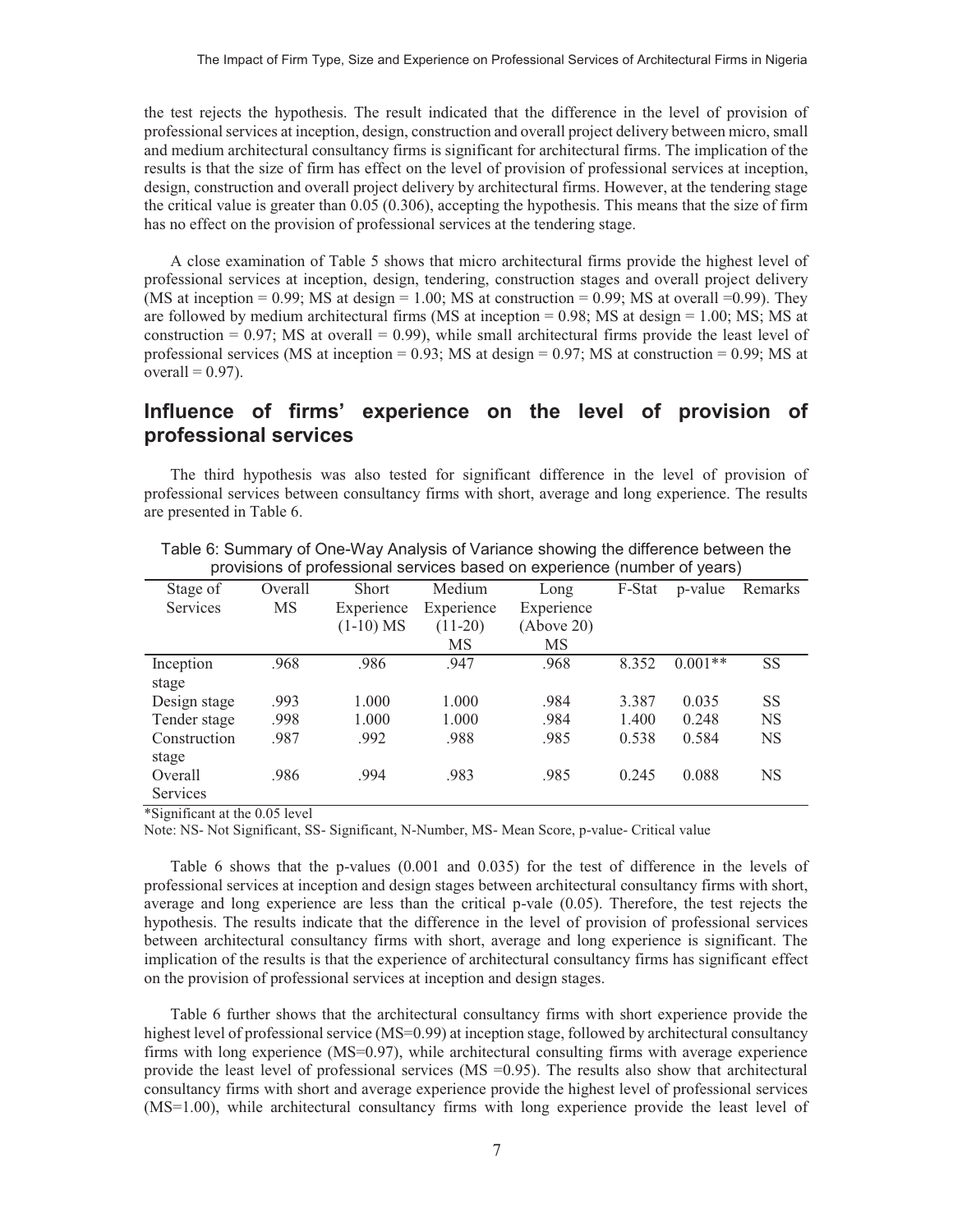professional services. The p-values for the test of difference in the level of provision of professional services between architectural consultancy firms with short, average and long experience at tendering, construction and overall project delivery stages are higher than the critical p-value (0.05). This indicates no difference at these stages, implying that they do not have any effect on the provision of professional services.

# **Regression Analysis**

To establish further which of these variables can positively predict provision of professional services, multiple regression analysis (MRA) was carried out for the data. The results of the MRA are presented below.

| Table 7: Model Summary |       |          |                   |                       |  |  |  |
|------------------------|-------|----------|-------------------|-----------------------|--|--|--|
| Model                  |       | R-square | Adjusted R-square | Standard Error of the |  |  |  |
|                        |       |          |                   | Estimate              |  |  |  |
|                        | 0.183 | 0.034    | 0.025             | 0.03073               |  |  |  |

Predictors: (Constant), Type of firm, Size of the Arch. firm, Experience of Architectural firm (in years). Dependent Variable: Professional Services

| Table 8: ANOVA                                       |            |      |     |      |       |                  |  |  |
|------------------------------------------------------|------------|------|-----|------|-------|------------------|--|--|
| Model<br>df<br>Sum of Squares<br>Mean Square<br>S1g. |            |      |     |      |       |                  |  |  |
|                                                      | Regression | .011 |     | .004 | 3.835 | 010 <sup>b</sup> |  |  |
|                                                      | Residual   | .313 | 267 | .001 |       |                  |  |  |
|                                                      | Total      | 323  | 270 |      |       |                  |  |  |

Dependent Variable: Professional Services

Predictors: (Constant), Size of the Arch. firm, Experience of firm (in years), Types of firm

| Table 9: Regression Coefficients |                                                 |       |           |         |      |  |  |
|----------------------------------|-------------------------------------------------|-------|-----------|---------|------|--|--|
| Variable                         | Standardized Beta<br>Unstandardized<br>Standard |       |           |         |      |  |  |
|                                  | coefficients                                    | Error | $\beta$ ) | t-value | Sig  |  |  |
| (Constant)                       | .998                                            | .006  |           | 158.265 | .000 |  |  |
| Experience of firm (in years)    | .001                                            | .002  | .014      | .246    | .806 |  |  |
| Types of firm                    | $-.001$                                         | .003  | $-.029$   | .480    | .631 |  |  |
| Size of the Arch. firm           | .008                                            | .003  | .188      | 2.978   | .003 |  |  |

Dependent Variable: Professional Services

The MRA model in Table 7 shows (Model summary) show the  $R^2$  for the three variables to be .034. This means that the three predictors variables together explained 3.4 percent in the variance of the professional services of consultancy firms, significant by F-value of 3.835,  $p < 0.05$  (.010) as shown Table 8. The results of the Multiple Regression Analysis (MRA) presented in Table 9 show that only firm size had significant effect on the professional services, beta value=  $-0.188$  at  $p < 0.05$  (0.003) in the model. This accepts hypothesis H2 which states that firm size has positive and significant effect on professional services. The result shows that firm type ( $p = 0.05 = 0.806$ ) and firm experience ( $p = 2$ )  $0.05 = 0.806$ ) do not have any significant effect on professional services. Therefore, hypothesis H1 which says firm type has a significant effect on professional services and hypothesis H3 which says that firm experience has a significant effect on professional services are rejected.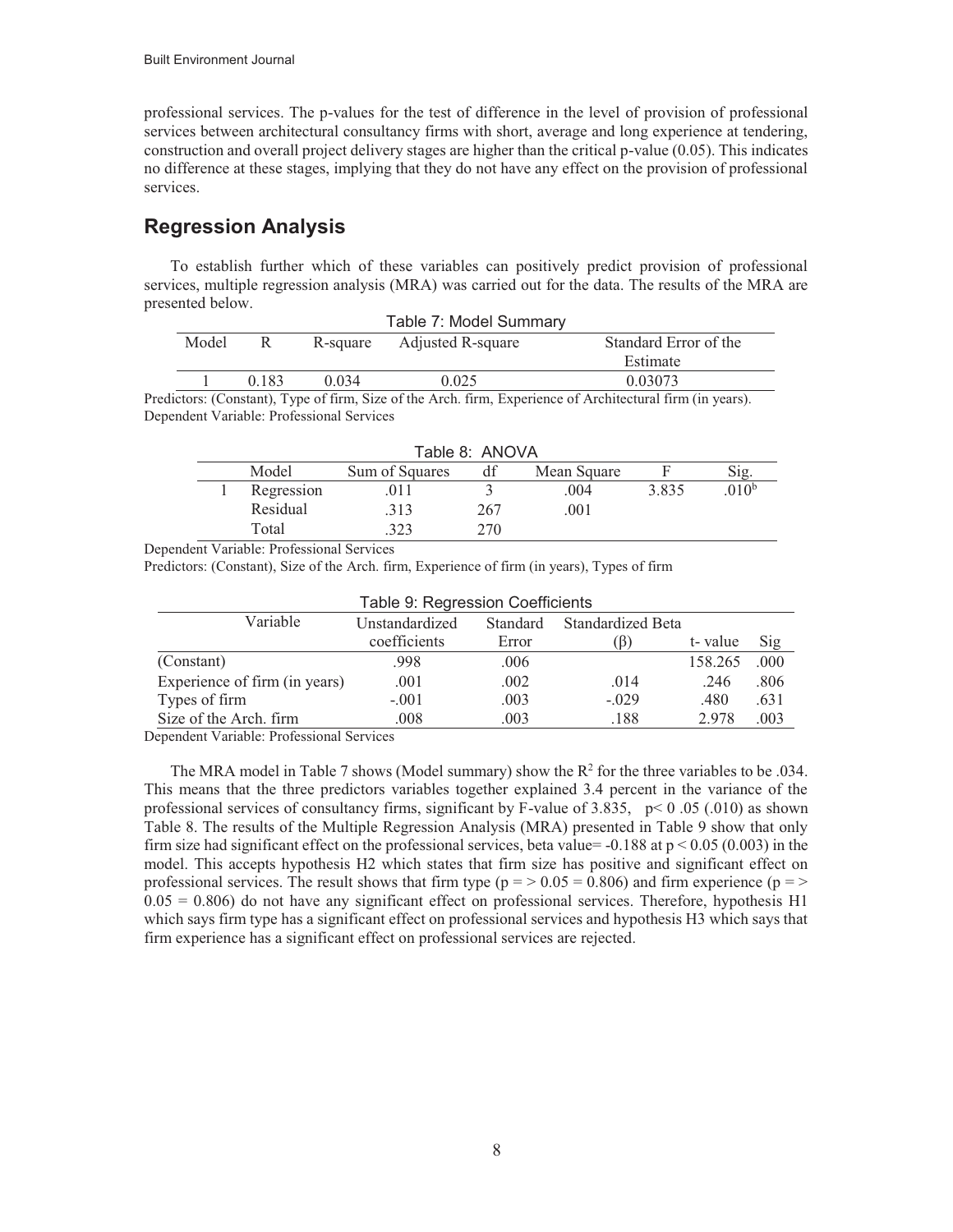#### **DISCUSSIONS AND CONCLUSION**

The results of the MRA conducted for the study as shown in Table 7 indicates that the three firm characteristics examined in the study (firm type, firm size and firm experience) cumulatively explained 3.4 percent of the variance in the professional services among architectural firms in Nigerian building industry. The findings of the study based on the type of firm revealed no significant effects on the provisions of professional services across the selected professionals. The p-value for architects at all the stages of inception, design, tender and construction was greater than the critical value of 0.05. This implies that the type of firm in terms of sole proprietorship, partnership and limited liability did not have any impact on the level of professional services provided by the different consultancy firms in building projects.

These findings are consistent with the research results of Nguyen, et al (2017); Mohammed et al. (2014), and Oluwatayo and Amole (2013). Nguyen et al. (2017) findings on ownership structure of firms and performance of professional service firms indicated a significantly negative relationship. The study of Mohammed, et al (2014) was on firm characteristics on innovation practices. It was found that the type of firm did not have any significant impact on the innovation practices of consultancy firms in the building industry, and therefore were not statistically supported. Oluwatayo and Amole (2013) concluded that there was no direct relationship between ownership characteristics and firm performance of architectural firms. This also supported earlier study of Demsel and Villalonga (2001) which concluded that the legal form of ownership of architectural firms did not directly influence the financial performance of firms. This result showed that the hypothesis which stated that there is no significant difference in the level of provision of professional services based on type of firm was accepted.

The provision of professional services based on the size of firm for architectural services was significant at the inception, design and construction stages with  $p < 0.05$ . The p-value for overall services was also less than the critical value of 0.05. However, the size had no impact at the tender stage. This is in agreement with practice as level of architectural services at the tender stage are not always very significant. Kaguri (2013) also found that firm size had a statistically significance influence on firm performance. The result also confirmed the assertion of Ness (2010) that people are an asset in an organization. It showed the importance of the workforce to the performance of firms. This means, for an organization to remain competitive and remain positive, the human resource must be given adequate attention, resulting in long term impact on the success of the projects (Xia, Chan & Yeung, 2009).

On the effect of the age of firms, only architectural services. had a p-value that is less than the critical value of 0.05 at inception and design stages. This is consistent with the findings of Kaguri (2013), and Kamal, Yusof and Iranmanesh (2016) which concluded a significant positive influence of firm's age on the performance and innovation of construction firms. However, this is in contrast with Mohammed et al. (2014) which stated that firm age was not significant on consultancy firm's innovation practices. In conclusion, for client to get value for their investments it is recommended that the client should always make concerted efforts to establish the staff strength of consultancy firms before they are engaged or commissioned to offer professional services. This can be done by enforcing the requirements of Public Procurement (2007) in Nigeria. The requirements make it mandatory for public procurements for construction projects to undertake pre-qualification exercise before such an organizations are engaged. This procedure is to get value for money that are invested in public infrastructures.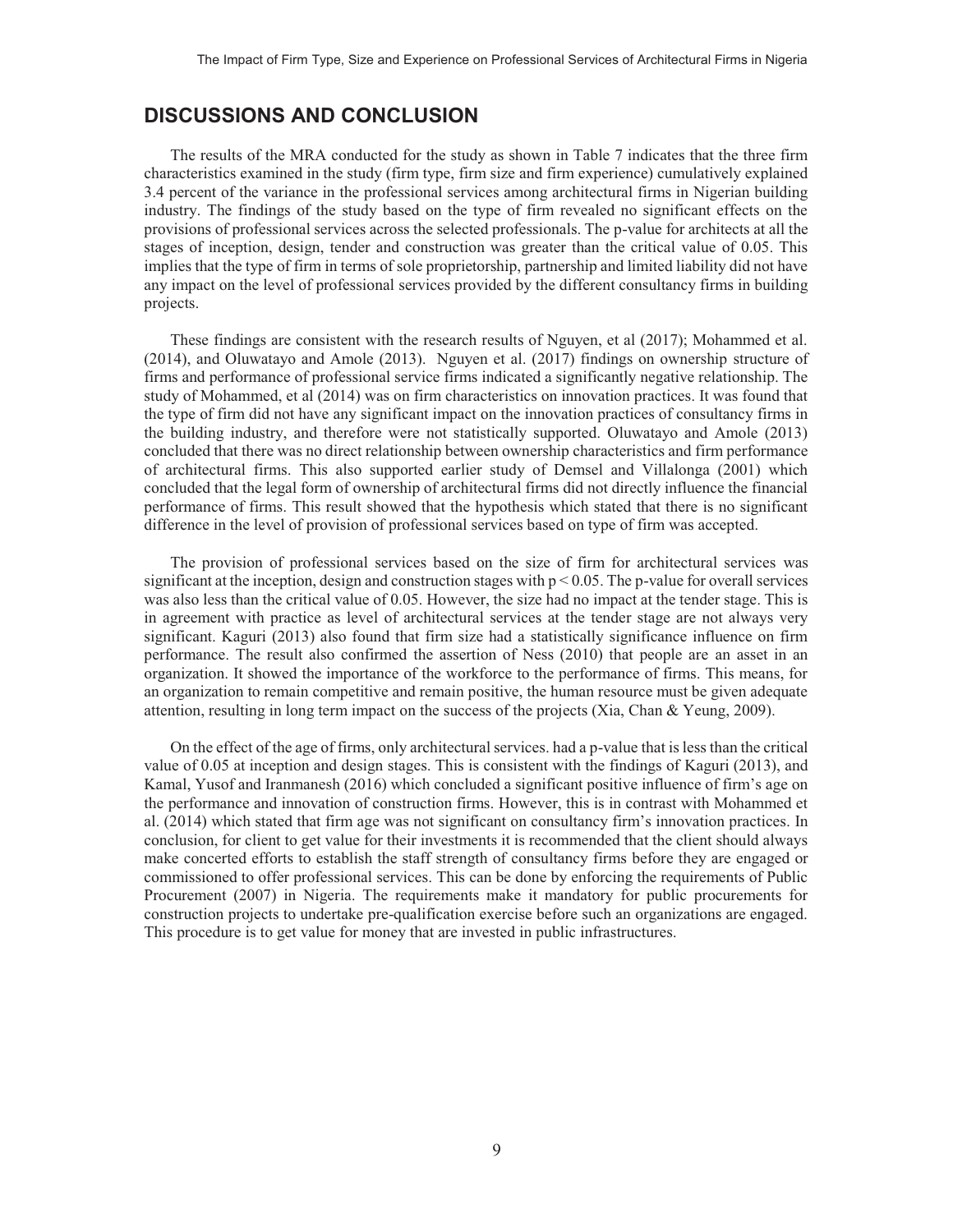### **Suggestion for Further Studies**

The study established the effect of firms' characteristics on professional services of Architectural practice. Meanwhile, provision of professional relies heavily on the skills and competence that are inherent in individual members of the firm. Therefore, further studies on the effect of personality traits on the professional services of firms are suggested to complement the findings of the study.

# **REFERENCES**

- Architects Registration Council of Nigeria (ARCON), 2014. Register of Architectural firms entitled to practice in the Federal Republic of Nigeria.
- Aiyetan, A.A., Smallwood, J.J., and Shakantu, W. (2014). Influence of client understanding on quality of design. In Jolanta, T, Kriengsak, P, Nobuo, M and Chien-Ho (Eds),  $5<sup>th</sup>$  International Conference Proceedings on Engineering, Project and Production Management*,* 26-28 Nov. 2014. Nelson Mandela Metropolitan University, 244-253
- Brandl, K (2010). Perspectives on globalization and the danish architecture and engineering industry. *Research Paper for Centre for Strategic Management and Globalization, Copenhagen Business School, Denmark.*
- Canavan, D., Sharkey Scott, P., and Mangematin, V. (2012). How professional service firms internationalize: Resources commitments and competencies for internationalization *Academy of Business, UK and Ireland Chapter. Liverpool ,31 March 2012.*
- Chang, J., Proverbs, D.G., and Oduoza, C.F. (2006). The satisfaction levels of UK construction clients based on the performance of consultants: Results of a case study. *Journal of Engineering, Construction and Architectural Management,13* (6), 567-583.
- CIDB (2011). Construction quality in South Africa: A client perspective. *Construction Industry Development Board Report, 1-56. http//www.cidb.org.za,* accessed on 14/11/2017.
- Dainty, A.R.J., Cheng, M.I., and Moore, D.R. (2005). Competency-based model for predicting construction project managers' performance. *Journal of Management in Engineering, 21* (1), 2-9.
- Demsetz, H., and Villalonga, B. (2001). Ownership structure and corporate performance. *Journal of Corporate Finance, 7,*209-233.
- Demirbag, M., McGuinness, M., Akin, A., Bayyurt, N., and Basti, E. (2016). The professional service firm (PSF) in a globalised economy: A study of the efficiency of securities firms in an emerging market. *International Business Review, 25*(5), 1089-1102.
- Hughes, W. (2012). The business of construction procurement: selecting, defining and managing procurement. *Proceedings of 4th West Africa Built Environment Research (WABER) Conference in Nigeria,* 24th-26th July 2012. 1-7.
- Jewell, C., Flanagan, R., and Anac, C. (2010). Understanding UK construction professional services exports: Definitions and characteristics*. Construction Management and Economics, 28 (3),* 231-239. doi:10.1080/01446191003587729.
- Jewell, C.A., Flanagan, R., and Lu, W (2014). The dilemma of scope and scale for construction professional service firms. *Construction Management and Economics,32* (5), 473- 486.
- Kaguri, A. W (2013). Relationship between firm characteristics and financial performance of life insurance companies in Kenya. An M.Sc Thesis Degree in Finance, University Of Nairobi.
- Kamal, E.M., Yusof, N., and Iranmanesh, M. (2016). Innovation creation, innovation adoption, and firm characteristics in the construction industry. *Journal of Science & Technology Policy Management,* 7*(1),*43-57.doi.org/10.1108/JSTPM-03-2015-0011.
- Kettinger, J.K., Park, S.S., and Smith, J. (2009). Understanding the consequences of information systems service quality on information service reuse. *Journal of Information and Management, 46*, 335-341.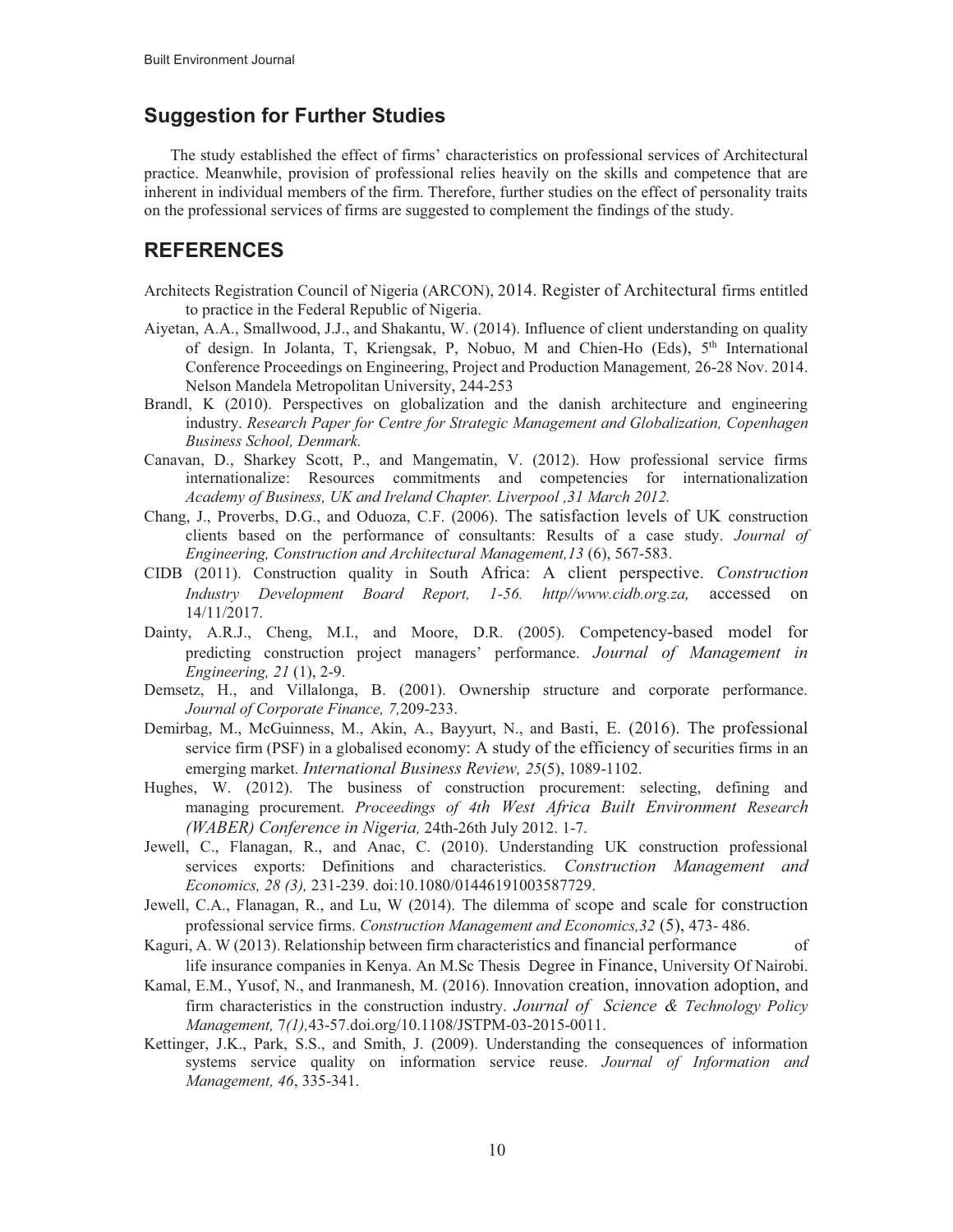- Kwofie, T.E., Amos-Abanyie, S., and Afram, S.O. (2016). Principal component analysis of professional competencies of architects in the Ghanaian construction industry. *Engineering, Construction and Architectural Management, 23 (5),* 571-587. doi.org/10.1108/ECAM-08- 2014-0108.
- Lorraine, U., Andre, S., Joris, M., and Mickey, F. (2007). The relationship between knowledge management, innovation and firm performance: Evidence from Dutch SMEs. Scientific Analysis of Entrepreneurship and SMEs (H200704). EIM Business and Policy Research, Zoetermeer, The Netherlands. www.nl/smes-and-entrepreneurship,  $17<sup>th</sup>$  Nov. 2017.
- Moohammad. A., Yusof. N., and Kamal, E. M. (2014). Empirical assessment of Nigerian construction industry consultancy services innovation practices. *International Journal of Managerial Studies and Research. 2* (9), 175-186.
- Ness, K (2010). The discourse of 'Respect for People" in UK construction. Construction *Management and Economics, 28* (5), *481-493.*
- Nguyen, T. H., Nguyen, X.M., Nguyen, T. T. H. and Tran, Q. T. (2017). Ownership structure and performance of professional service firms in a declining industry: Evidence from Vietnamese securities firms. *Business and Economic Horizons, 13* (2), *142-151.* doi.org/10.15208/beh.2017.11
- Nguyen, H.T and Hadikusumo, B. (2017). Impacts of human resource development on engineering, procurement, and construction project success. *Built Environment Project and Asset Management,* 7 (1)73-85,doi.org/10.1108/BEPAM-04-2016-0010
- Olatunde, N.A., Ogunsemi,D.R., and Oke, A.E. (2017). Impact of team members' composition on construction projects delivery in selected higher institutions in Nigeria. *Journal of Engineering, Design and Technology. 15* (03), 355-377. doi.org/10.1108/JEDT-04-2016-0028
- Oluwatayo, A.A., Ibem, E., and Amole, D. (2014). Satisfaction of first-time residential clients architectural services. *Journal of Engineering, Design and Technology, 12(3),* 316-335. doi.org/10.1108/JEDT--03-2012-0012.
- Oluwatayo, A.A., and Amole, D. (2013). Ownership, structure, and performance of architectural firms. *Frontiers of Architectural Research. 2013* (2), 94–106. doi.org/10.1016/j.foar.2012.12.001
- Oluwatayo, A A., and Amole, D. (2011) Architectural firms: Workforce, business strategy and performance.*, Australasian Journal of Construction Economics and Building, 11* (4) *21-44.*
- Oyedele, L.O. (2013). Analysis of architects' demotivating factors in design firms. *International Journal of Project Management. 31*, 342–354.
- Oyedele, L. O., Jaiyeoba, B. E., Kadiri, K. O., Folagbade, S. O., Tijani, I. K and Salami, R.O. (2015). Critical factors affecting construction quality in Nigeria: evidence from industry professionals*. International Journal of Sustainable Building Technology and Urban Development*, 6 (2),*103- 113*. doi:10.1080/2093761X.2015.1033662.
- PP. (2007). The Public Procurement Act, Nigeria. 2007.
- Roxas, B., Battisti, M., and Deakins, D. (2013). Learning, innovation and firm performance: knowledge management in small firms. *Knowledge Management Research and Practice*, *12* (4), 443-453.
- Soetanto, R. (2002). Modelling satisfaction for main participants of the construction project coalition: A study of mutual performance assessment. A PhD thesis of the University of Wolverhampton, UK.
- Sporrong, J. (2014). Selecting Architectural and Engineering Consultants. A PhD Thesis, Chalmers University of Technology, Sweden
- Udofia, E.P. (2011). Applied Statistics with Multivariate Methods, Enugu. Nigeria. Immaculate Publications Limited.
- Urem, B., Alcorta, L., and An, T. (2007). The innovativeness of foreign firms in China. Working Paper Series. United Nations University-Maastricht Economic and Social Research and Training Centre on Innovation and Technology, Maastricht, The Netherlands. URL: http//www.merit.unu.edu.